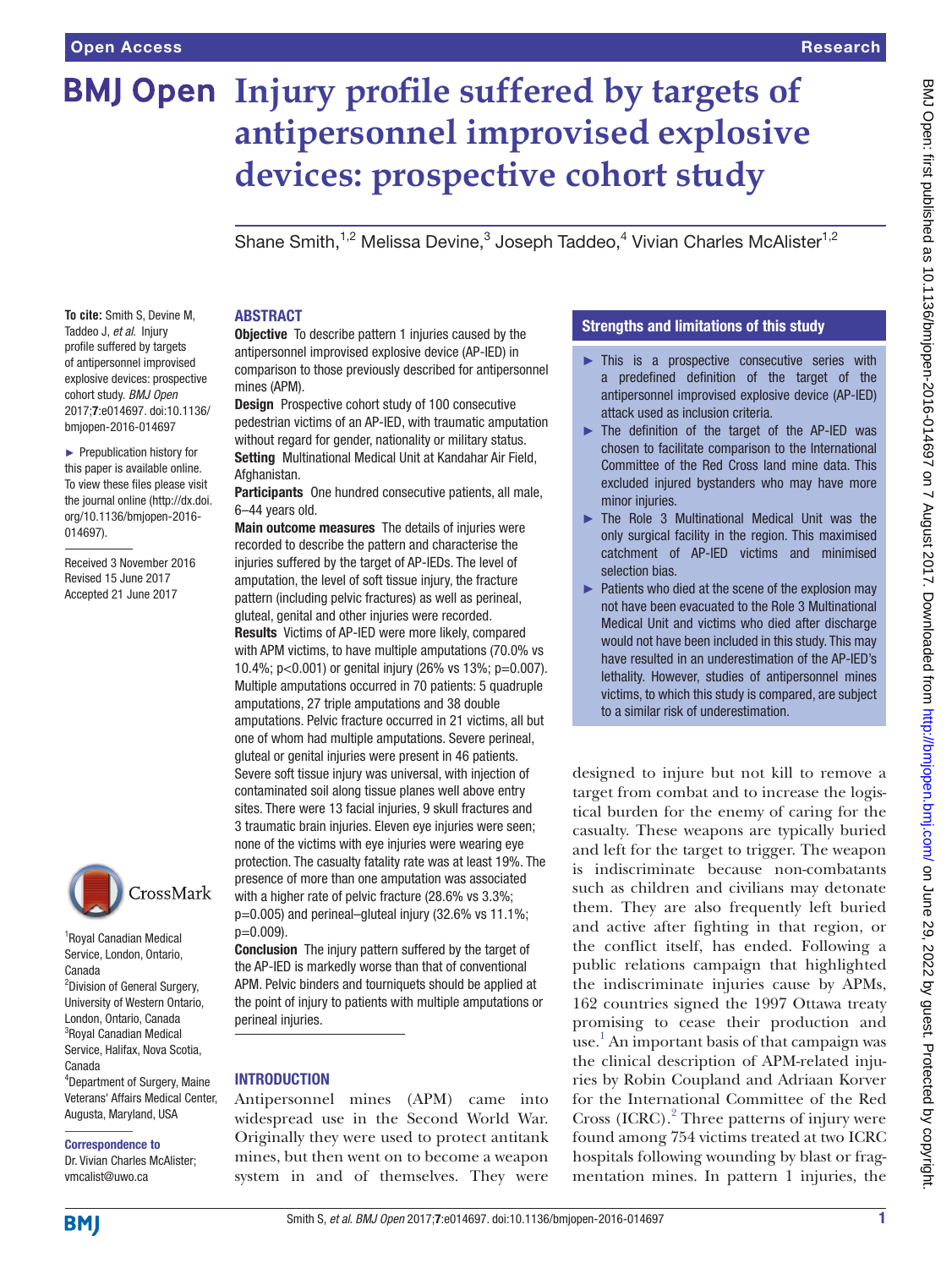victim triggers a blast mine by stepping on it and suffers the full effect of the explosion. In pattern 2 injuries, victims are farther away from the centre of the explosion, whether it is a blast or fragmentation mine and suffer wounds from fragments. Pattern 3 injuries are caused by handling the mine (blast or fragmentation), resulting in severe injuries to the hands and possibly the face and chest. Pattern 1 victims suffer one or more traumatic amputations of the lower limb, whereas pattern 2 victims have fragment wounds scattered over the body and only rarely suffer amputation.

This distinguishing feature of a traumatic amputation between pattern 1 and pattern 2 injuries was confirmed in a later report of 4616 APM victims which presented further evidence of the severity of injury particularly to the limbs.<sup>[3](#page-6-2)</sup> Of 1077 (23%) pattern 1 victims, 606 (56%) had below-knee amputation (BKA), 26 (2%) bilateral BKA, 349 (32%) unilateral above the knee amputations  $(AKA)$ , 57 (5%) bilateral AKA and 39 (4%) a combina-tion of AKA and BKA.<sup>[3](#page-6-2)</sup> Their description of the typical pattern 1 injury profile caused by an APM, which has been confirmed by other studies, is of a traumatic amputation of the foot or leg with scattered penetrating injuries elsewhere. $2-5$ 

The improvised explosive device (IED) is increasingly used in modern conflicts including Afghanistan.<sup>67</sup> The majority of these weapons have been directed against pedestrian individuals in a similar fashion to APM.[8 9](#page-6-4) As with APM, injuries suffered by victims of the antipersonnel IED (AP-IED) depend on whether they were the target of the explosive device or at some distance from the centre of the explosion. It does not depend on the manufacture of the explosive device, industrial as in APM versus improvised as in AP-IED. Indeed elements of conventional explosives may be used to construct an AP-IED. The blast injury depends on the energy transferred by the explosion to the victim. However, it was our impression that pattern 1 injuries caused by AP-IED were significantly worse than those reported for APM.<sup>[2](#page-6-1)</sup> The purpose of this paper is to describe the profile of pattern 1 injury suffered by the target of the AP-IED compared with the target of APM.

### **METHODS**

The cohort of patients under study was defined as those pedestrian victims of an AP-IED who suffered a traumatic amputation (ICRC pattern 1). To be included in the study, casualties were required to have been reported by the first responder as being the dismounted (pedestrian) victim of an IED explosion and to have suffered a traumatic amputation. Casualties that were non-pedestrian (ie, in a vehicle) or whose situation was unknown were excluded. The study was designed to describe the injuries suffered by 100 consecutive targets of AP-IED attacks who presented to the North Atlantic Treaty Organization Role 3 Multinational Medical Unit (R3-MMU) in Kandahar Air Field (KAF). The hospital received casualties from

the point of injury or via a forward treatment centre. $10$ A R3-MMU is the highest level of in-theatre medical care and would be equivalent to a civilian level II trauma centre, as defined by the American College of Surgeons— Committee on Trauma. A specifically designated trauma nurse (MD) and attending surgeons (JT, VM) prospectively collected data for each patient. Data were collected between January 2010 and July 2011 or until data from 100 victims had been obtained. Data collected included: nationality, age, gender, mortality status, specific injuries and imaging results. The level of traumatic amputation, the level of soft tissue injury, the fracture pattern (including pelvic fractures) as well as perineal and gluteal injuries were specifically recorded. Generally, coalition patients were transferred after damage control surgery, whereas local patients also received definitive care at the R3-MMU. Data were collected until the time of first discharge from the hospital. To minimise bias, patients were included sequentially as a consecutive series with a predefined definition of AP-IED target. The R3-MMU was the only surgical facility in the region and would receive all AP-IED victims for care. Patient level data is reported identifying the injuries of each of the 100 victims. The paediatric victims are also presented separately. The data collection was complete with injury data captured for all 100 victims. Categorical data were analysed using the  $\chi^2$  test. AP-IED data were compared with previously published APM data.<sup>[2](#page-6-1)</sup> This study was approved by the commander of the R3-MMU KAF and by the Research Ethics Board of the University of Western Ontario (REB # 104124).

## **RESULTS**

One hundred consecutive casualties with amputations from AP-IEDs were identified and their injuries were described. All of the patients were male. The mean, and median, age of the victims was 25years. The age range was from ages 6 to 44years. There were nine patients under the age of 18 ([figure](#page-2-0) 1). Twenty-seven patients were Afghan local nationals and 61 were coalition soldiers (USA, Canada, UK); there were 12 victims whose nationality was not captured [\(table](#page-2-1) 1). Eleven patients were dead on arrival and another eight died of their wounds in the hospital, giving a 19% casualty fatality rate. Gender, injury pattern, age or approximate age, was recorded for all victims.

AP-IED victims were more likely than a similar cohort of APM victims to suffer multiple amputations (70.0% vs 10.4%; p<0.001) or genital injury (26.0% vs 13.4%; p=0.007). Seventy victims (70%) sustained multiple amputations: five patients suffered quadruple amputations, 27 had triple amputations and 38 victims had double amputations ([figure](#page-3-0) 2). Two victims had hip disarticulations, 41 had at least one AKA and 56 had at least one BKA (including through-knee and through-ankle amputations). Sixty-five victims had bilateral lower extremity amputations and 37 had at least one upper extremity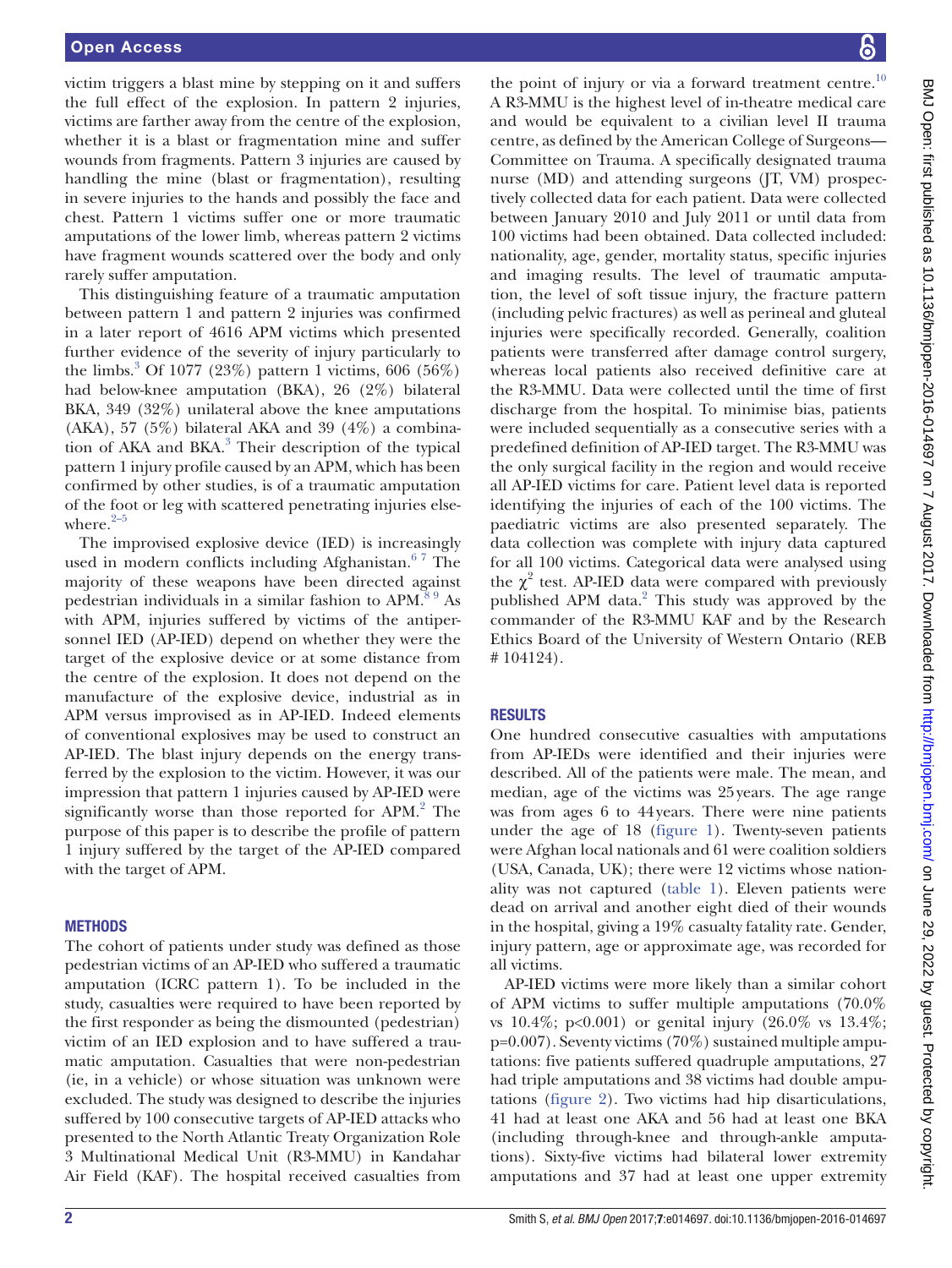

Figure 1 Age ranges of antipersonnel improvised explosive device targeted victims.

amputation (at the level of the hand or higher) [\(table](#page-4-0) 2). Pelvic fractures were present in 21 victims, all but one of whom had multiple amputations. Forty-six patients had perineal and gluteal injuries; these included 8 anorectal injuries, 8 penile injuries and 26 scrotal injuries including 10 orchiectomies. There were 13 facial injuries, 9 skull fractures and 3 traumatic brain injuries. Eye injuries were found in 11 patients, none of whom were wearing eye protection. Of the nine paediatric patients, three had triple amputations and five had double amputations. There was one pelvic fracture and two perineal injuries among the paediatric victims [\(table](#page-5-0) 3). Pelvic fracture was more likely if the victim had multiple amputations

<span id="page-2-1"></span>

| <b>Table 1</b> Victim characteristics |                |  |  |  |  |  |
|---------------------------------------|----------------|--|--|--|--|--|
| <b>Characteristic</b>                 |                |  |  |  |  |  |
| Number of patients                    | 100            |  |  |  |  |  |
| Age, mean (SD)                        | 25 (6.8) years |  |  |  |  |  |
| Median                                | 25 years       |  |  |  |  |  |
| Range                                 | 6-44 years     |  |  |  |  |  |
| Male                                  | 100            |  |  |  |  |  |
| Female                                | 0              |  |  |  |  |  |
| Nationality                           |                |  |  |  |  |  |
| Afghan                                | 27             |  |  |  |  |  |
| Coalition                             | 61             |  |  |  |  |  |
| American                              | 49             |  |  |  |  |  |
| Canadian                              | 8              |  |  |  |  |  |
| <b>British</b>                        | $\overline{4}$ |  |  |  |  |  |
| Not specified                         | 12             |  |  |  |  |  |
| Mortality                             | 19             |  |  |  |  |  |
| Killed in action                      | 11             |  |  |  |  |  |
| Died of wounds                        | 8              |  |  |  |  |  |

<span id="page-2-0"></span> $(28.6\% \text{ vs } 3.3\%; \text{ p} = 0.005) \text{ or had a perineal or gluted}$ injury  $(32.6\% \text{ vs } 11.1\%; \text{ p=0.009}).$  Those victims with multiple amputations also had more perineal and gluteal injuries (52.9% vs  $30\%$ ; p=0.036) and a higher mortality  $(24.3\% \text{ vs } 6.7\%; \text{p=0.039}).$ 

Therefore, the typical injury profile suffered by targeted victims of AP-IEDs included: bilateral lower extremity amputations (often above the knee); mangling or amputation of an upper extremity; extensive soft tissue injury with deep contamination by soil, extending into gluteal and perineal regions and pelvic ring disruption and genital mutilation.

## **DISCUSSION**

The mechanism of injury is the same for all antipersonnel explosive devices. The severity of injury depends on the energy transferred by the explosion to the victim. There is nothing inherently different between the APM and the AP-IED. Indeed the AP-IED might be considered a subset of APM. However, the comparison in this study is between the conventional blast APM, industrially manufactured for national armies and the AP-IED, that were manufactured locally from available materials and used in the recent conflict in Afghanistan. Coupland and Korver believed they were dealing with the former device.<sup>[2–4](#page-6-1)</sup> In a textbook reflecting on the Russian experience in Afghanistan, Bruysov and colleagues illustrated the mechanism of injury from the conventional blast APM in a series of experiments using rapid sequence photography which confirmed Coupland and Korver's description of a foot amputation with scattered penetrating injuries elsewhere. $^{11}$  $^{11}$  $^{11}$ 

The AP-IED, sometimes portrayed as a primitive or crude weapon crafted from locally available resources because of a lack of access to conventional weapons, has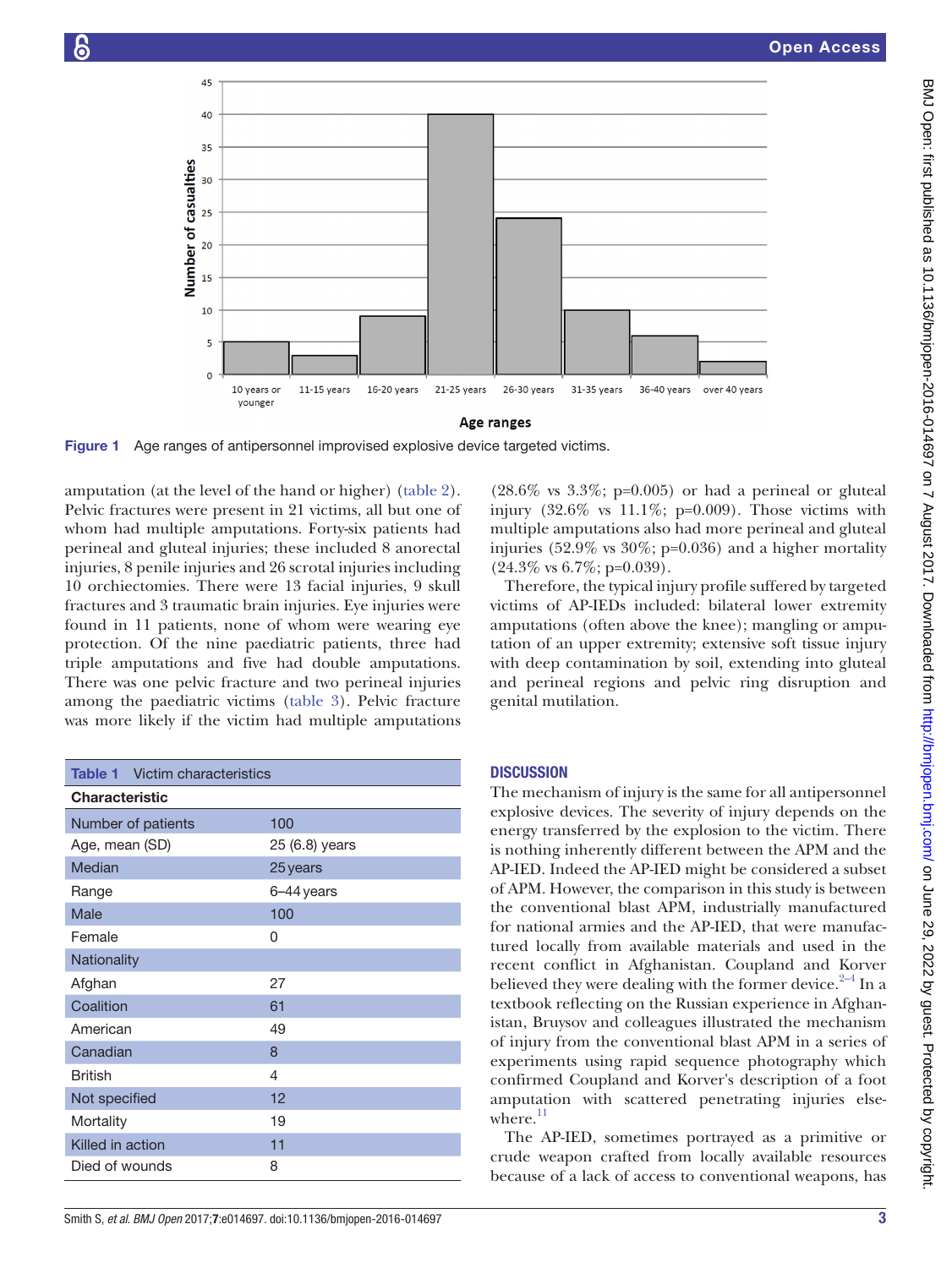

Figure 2 Numbers of traumatic limb amputations per targeted victim of the antipersonnel improvised explosive device.

evolved with use in different conflicts. From rudimentary devices of nails in wooden boxes used in Cambodia and Columbia, AP-IEDs used in recent conflicts are better directed and more destructive. The injury profile from the modern AP-IED is far worse than originally described for conventional blast APMs. Whereas the blast APM typically results in a unilateral lower limb amputation, the modern AP-IED causes bilateral high amputation of the lower extremities. Triple amputations were not seen with APM but occurred in 27% of victims of AP-IEDs. Severe perineal and gluteal injury with soft tissue contamination with soil was commonly present in the victims of the AP-IED but is not seen among the ICRC experience with APM injured patients.<sup>[2](#page-6-1)</sup> The energy transfer endured by targeted victims of AP-IEDs must be far greater than that caused by APMs. A measure of the force is the fact that it is sufficiently powerful to disrupt the pelvic ring in one-fifth of the patients [\(figure](#page-5-1) 3).

It is not the purpose of this paper to undermine the abhorrence of injuries caused by conventional APMs, which are often devastating and ruin lives. Both the APM and AP-IED injure indiscriminately. In this series, almost 1 in 10 victims of AP-IEDs was a child, a tragic feature in common with APMs. Even more disconcerting is the frequency with which children suffer the severest injuries from the powerful explosive force of the AP-IED: 89% suffered multiple amputations and 33% lost three limbs.

The AP-IED victims wore different types of personal protective equipment (PPE) or none at all. Coalition soldiers wore PPE including helmets, body armour and antiballistic eye wear. Each nation issued its own style and brand of PPE. Local Afghan soldiers often used helmets but their use of body armour was more inconsistent and almost never used ballistic eye wear. Civilian casualties

<span id="page-3-0"></span>were not wearing any PPE. This heterogeneity of PPE use in our sample may have affected the pattern of injury characterised in this study but the sample size was insufficient to determine accurately the injury preventative role of PPE. We felt there was a lower than expected rate of abdominal, thoracic and eye injuries in victims wearing PPE. We also felt that the design purpose of PPE, to prevent fragment injury, was confirmed in patients with pattern 2 injuries who are not included in this study.

It is possible that we have magnified the severity of the injury pattern by concentrating our focus on patients that met our definition of being targeted by the AP-IED, that is having sustained at least one limb amputation. It is also possible that if a casualty was injured by an unexploded ordinance or classical land mine but reported by first responders to have been injured by an AP-IED, they may have been erroneously included. However, our findings are in keeping with other descriptions of IED injuries in the literature. Jacobs *et al* classified the limb injury pattern of 103 consecutive casualties of IEDs treated at a UK Role 3 facility in Helmand Province, Afghanistan.<sup>12</sup> They included victims who did not have amputation of a limb. They found 76 victims suffered significant bilateral lower limb injuries, with 50 who required bilateral lower limb amputation. Thirty-three victims suffered genital or perineal injury, 9 sustained pelvic ring disruption and 40 sustained significant upper limb injury. They found that all pelvic fractures and 80% of genital injuries were sustained among casualties with bilateral lower limb amputations. A retrospective review of the UK Joint Theatre Trauma Registry examined UK services personnel who were casualties of IEDs in Afghanistan, who sustained lower extremity amputations between January 2007 and December 2010.<sup>13</sup> This registry includes postmortem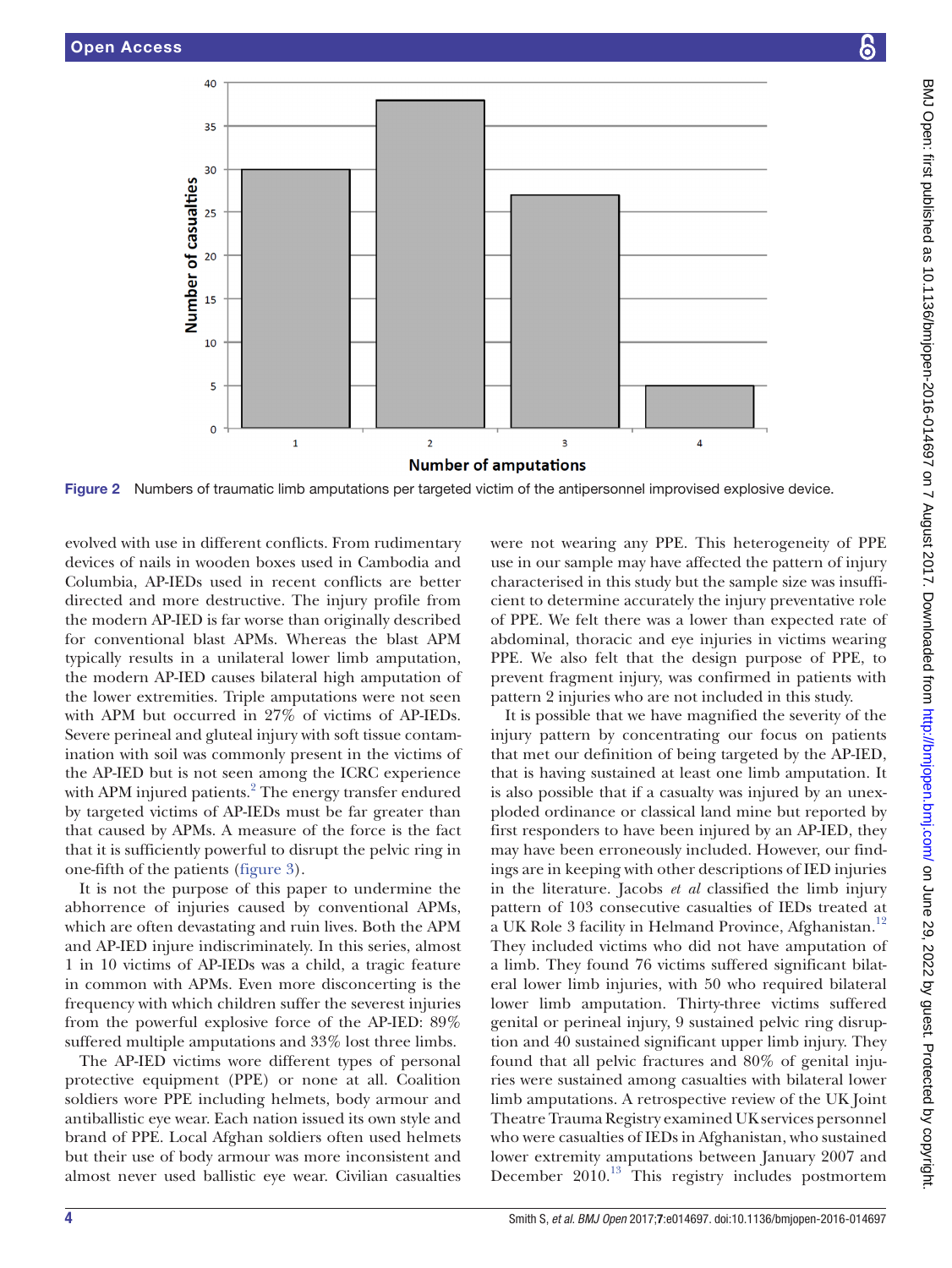<span id="page-4-0"></span>

| <b>Table 2</b> Distribution of amputations |                |                           |                    |                     |                                 |                          |  |  |
|--------------------------------------------|----------------|---------------------------|--------------------|---------------------|---------------------------------|--------------------------|--|--|
|                                            |                |                           | Perineal, gluteal, |                     |                                 | <b>Casualty fatality</b> |  |  |
| <b>Amputation type</b>                     | <b>Overall</b> | <b>Pelvic fracture</b>    | genital injury     |                     | Killed in action Died of wounds | rate                     |  |  |
| HipDis/TKA/UEA                             | $\mathbf{1}$   | $\mathbf{0}$              | $\theta$           | $\overline{0}$      | 1                               | 1/1                      |  |  |
| HipDis/-                                   | $\mathbf{1}$   | $\mathbf 0$               | $\mathbf 0$        | 0                   | $\mathbf{1}$                    | 1/1                      |  |  |
| AKA/AKA/UEA/UEA                            | $\overline{4}$ | $\pmb{0}$                 | 3                  | $\pmb{0}$           | $\pmb{0}$                       | 0/4                      |  |  |
| AKA/AKA/UEA                                | $\overline{7}$ | $\ensuremath{\mathsf{3}}$ | 6                  | $\mathsf 0$         | $\mathsf 0$                     | 0/7                      |  |  |
| AKA/AKA                                    | 8              | $\overline{2}$            | $\overline{4}$     | $\overline{c}$      | $\mathbf{1}$                    | 3/8                      |  |  |
| AKA/BKA/UEA                                | $\mathbf{2}$   | $\mathbf{1}$              | 0                  | 1                   | $\mathbf{1}$                    | 2/2                      |  |  |
| AKA/TKA/UEA                                | $\overline{1}$ | $\overline{1}$            | $\mathbf 0$        | $\overline{0}$      | $\mathbf{1}$                    | 1/1                      |  |  |
| AKA/BKA                                    | 7              | $\mathbf{1}$              | 5                  | 0                   | $\mathsf 0$                     | 0/7                      |  |  |
| <b>AKA/TKA</b>                             | $\overline{7}$ | $\overline{4}$            | 6                  | $\overline{0}$      | $\mathbf 0$                     | 0/7                      |  |  |
| AKA/UEA/UEA                                | 1              | $\mathbf 0$               | 0                  | 0                   | $\mathbf 0$                     | 0/1                      |  |  |
| <b>AKA/UEA</b>                             | $\mathbf{1}$   | $\mathbf 0$               | $\bf 0$            | $\pmb{0}$           | $\mathbf 0$                     | 0/1                      |  |  |
| AKA/TAA                                    | $\mathbf{1}$   | $\mathsf 0$               | $\mathbf 0$        | 0                   | $\mathsf 0$                     | 0/1                      |  |  |
| AKA/-                                      | $\overline{2}$ | $\overline{0}$            | $\overline{0}$     | $\overline{0}$      | $\overline{0}$                  | 0/2                      |  |  |
| BKA/BKA/UEA/UEA                            | 1              | 0                         | 0                  | 0                   | 1                               | 1/1                      |  |  |
| <b>BKA/BKA/UEA</b>                         | 13             | $\overline{4}$            | $6\phantom{1}6$    | $\overline{4}$      | $\overline{2}$                  | 6/13                     |  |  |
| BKA/TKA/UEA                                | 1              | $\mathsf 0$               | 1                  | $\mathsf{O}\xspace$ | $\mathsf 0$                     | 0/1                      |  |  |
| <b>BKA/BKA</b>                             | 9              | $\mathbf{3}$              | $\overline{5}$     | $\overline{c}$      | $\pmb{0}$                       | 2/9                      |  |  |
| <b>BKA/UEA</b>                             | $\overline{2}$ | $\mathbf 0$               | $\mathbf 0$        | $\mathsf 0$         | $\mathbf 0$                     | 0/2                      |  |  |
| <b>BKA/TKA</b>                             | $\overline{1}$ | $\mathbf 0$               | $\overline{0}$     | $\mathbf{1}$        | $\pmb{0}$                       | 1/1                      |  |  |
| BKA/-                                      | 22             | 1                         | 9                  | 1                   | $\mathsf 0$                     | 1/22                     |  |  |
| <b>TKA/TKA/UEA</b>                         | $\overline{1}$ | $\overline{1}$            | $\overline{1}$     | $\overline{0}$      | $\overline{0}$                  | 0/1                      |  |  |
| <b>TKA/TKA</b>                             | 1              | 0                         | 0                  | 0                   | $\mathsf 0$                     | 0/1                      |  |  |
| TKA/-                                      | $\overline{1}$ | $\mathbf 0$               | $\bf 0$            | $\mathsf{O}\xspace$ | $\pmb{0}$                       | 0/1                      |  |  |
| TAA/UEA                                    | 1              | $\mathbf 0$               | $\mathbf 0$        | 0                   | $\mathbf 0$                     | 0/1                      |  |  |
| TAA/-                                      | $\mathbf{3}$   | $\pmb{0}$                 | $\mathbf 0$        | $\mathsf{O}\xspace$ | $\pmb{0}$                       | 0/3                      |  |  |
| UEA/-                                      | 1              | 0                         | $\mathbf 0$        | 0                   | $\mathbf 0$                     | 0/1                      |  |  |

AKA, above-knee amputation; BKA, below-knee amputation; HipDis, hip disarticulation; TKA, through-knee amputation; TAA, through-ankle amputation; UEA, upper extremity.

Amputation, which includes above elbow, below elbow and hand amputations.

reports of soldiers who were killed and never received hospital care. The registry is restricted to UK services members and contains no local nationals or civilian injuries. They examined 656 IED victims with 138 killed in action (21%) and 31 who died of their wounds (4.7%) resulting in a 25.9% casualty fatality rate. Of the 169 victims who sustained a traumatic lower extremity amputation, 69 were killed in action (40.8%) and 31 died of their wounds (18.3%). They found that the level of amputation was inversely correlated with survival with only two survivors from hindquarter amputation out of 39 patients with this level of injury. Another retrospective review of the UK Military Trauma Registry focused on soldiers from Afghanistan with bilateral leg amputation.<sup>8</sup> They examined 43 casualties with at least two amputations; 80% of these were from AP-IEDs with the other 20% being from antivehicle IEDs. The most common bilateral amputation was a bilateral AKA (58%), and 20% of victims suffered triple amputation. Of the victims, 14% sustained open

pelvic fractures and 44% suffered perineal or genital injury. No victims survived the loss of all four limbs.

The soft tissue injury is a particularly difficult problem encountered by those caring for victims of AP-IEDs. The directed explosion forces soil up along soft tissue planes far above the point of entry. This may worsen the level of eventual amputation and it condemns the victim to multiple operations to remove the contamination. Even still, it may leave the victim at the mercy of unusual antibiotic resistant soil organisms such as *Acinetobacter baumannii*. [14](#page-6-9)

Knowing the pattern of injury helps responders tailor care. As Jacobs and colleagues have suggested, first responders should apply tourniquets bilaterally even if the victim is not bleeding, as haemorrhage is likely to start once resuscitation restores intravascular volume.<sup>12</sup> While current protocols require medics to apply a neck collar to all victims of IEDs, spinal injury is rare in AP-IED victims despite the magnitude of the force.<sup>9</sup> On the other hand,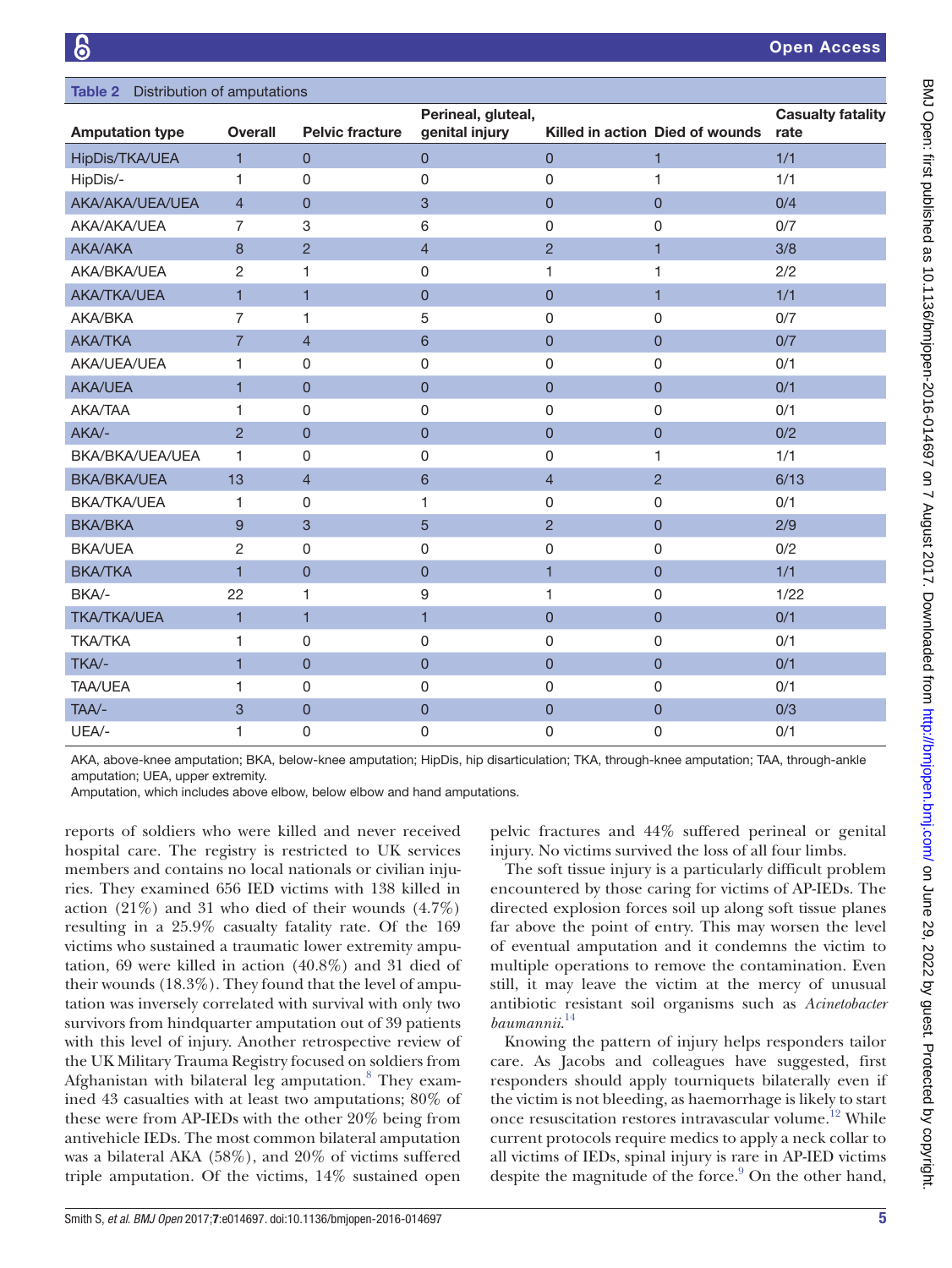#### <span id="page-5-0"></span>Table 3 Distribution of paediatric amputations

| Age | Amputation<br>type | <b>Pelvic</b> | Perineal,<br>gluteal,<br>fracture genital injury Disposition |            |
|-----|--------------------|---------------|--------------------------------------------------------------|------------|
| 16  | AKA/BKA            | No            | No                                                           | Survived   |
| 14  | AKA/AKA            | No            | Yes                                                          | <b>DOW</b> |
| 14  | AKA/UEA/UEA        | <b>No</b>     | No                                                           | Survived   |
| 11  | UEA/TKA/AKA        | Yes           | Nο                                                           | <b>DOW</b> |
| 10  | <b>BKA/BKA/UEA</b> | <b>No</b>     | <b>No</b>                                                    | KIA        |
| 10  | UEA/TAA            | Nο            | <b>No</b>                                                    | Survived   |
| 10  | BKA/AKA            | <b>No</b>     | <b>Yes</b>                                                   | Survived   |
| 10  | <b>BKA/BKA</b>     | Nο            | N٥                                                           | KIA        |
| 6   | UFA                | Nο            | No                                                           | Survived   |

AKA, above-knee amputation; BKA, below-knee amputation; DOW, died of wounds; KIA, killed in action.; TKA, through-knee amputation, TAA, through-ankle amputation; UEA, upper extremity amputation, which includes above elbow, below elbow and hand amputations.

we recommend that all AP-IED victims with perineal injuries or multiple amputations have pelvic binders placed by the first responders, as both are associated with pelvic fracture. This may reduce the large amount of blood that may be lost silently with pelvic disruption. Multiple surgical teams have to work simultaneously to rescue these patients. Surgeons have to be adept at dealing with pelvic and gluteal bleeding, sometimes by preperitoneal packing and by ligating the internal iliac artery. Rehabilitation requires mobilisation on temporary lower limb prostheses despite injured upper limbs. Finally, victims of this severe injury pattern need life-long support because disabilities may become more pronounced as the capacity to compensate fades with age.

In collecting information on 100 consecutive patients, we hope to have described a generalisable result. Due to the nature of the conflict and the local culture, all of the

<span id="page-5-1"></span>

Figure 3 X-ray taken for placement of a pelvic external fixator showing: disruption of pelvic ring by the force of an antipersonnel improvised explosive device. The arrow indicates combat gauze packing a severe perineal injury; silica laden soil injection by the explosion.

patients examined were male. While we would expect the severity of the injury pattern to be generalisable to females, we cannot explicitly determine the effect of the modern AP-IED on the female pelvis and perineum.

The use of conventional APM has decreased in the last 20years since the campaign to prohibit their use. Pattern 1 injuries seen in recent conflicts are far more often from AP-IEDs than conventional APMs. ICRC includes AP-IEDs in the category of APM if the victim triggers the weapon. The injury profile illustrated in the most recent edition of its textbook on war surgery includes those injured by conventional land mines and AP-IEDS.<sup>[15](#page-6-11)</sup> Indeed, there may be overlap in the pattern 1 injury profile of each weapon. For instance, perineal injuries are possible with land mines but are very rare. The difference between the weapons is a matter of the force endured by the victim. Pelvic binders and tourniquets should be applied at the point of injury to patients with multiple amputations or perineal injuries.

Despite the huge force endured by the targeted victim of the AP-IED, the survival rate that we observed was over  $80\%$  which is comparable to that reported elsewhere.<sup>15</sup> While the case fatality rate does not account for casualties who were killed at the site of the AP-IED but not brought to the facility or patients that died as a result of injuries after transfer or discharge, the survival rate might be considered greater than expected considering the force endured. The injury pattern suffered by the survivors of the AP-IED is markedly worse than that of conventional APM. It is a weapon which of its nature causes superfluous injury and unnecessary suffering. Just as the reports by Coupland and Korver provided the medical evidence on which the prohibition of conventional APM was based, it is hoped that reports regarding the pattern of injury caused by the modern AP-IED will result in an abhorrence of this weapon and those who use it.

Acknowledgements The views expressed in this paper are those of the authors and do not constitute the views or policies of the Canadian Armed Forces or the United States Navy. Transparency declaration: The lead author affirms that the manuscript is an honest, accurate and transparent account of the study being reported; that no important aspects of the study have been omitted and that any discrepancies from the study as planned have been explained.

Contributors SS analysed the data and coordinated writing of the manuscript. MD conducted data collection. VM and JT were the treating trauma surgeons of the casualties and designers of the study. They also conducted data collection. The manuscript has been contributed to, reviewed and approved by all authors. All authors had full access to all of the data in the study and can take responsibility for the integrity of the data and the accuracy of the data analysis.

Funding This study did not receive any outside funding. The Canadian Armed Forces employed SS, MD and VM at the time of the study. The US Navy employed JD at the time of the study.

**Disclaimer** The lead author affirms that the manuscript is an honest, accurate and transparent account of the study being reported; that no important aspects of the study have been omitted and that any discrepancies from the study as planned have been explained.

Competing interests None declared.

Ethics approval University of Western Ontario Research Ethics Board.

Provenance and peer review Not commissioned; externally peer reviewed.